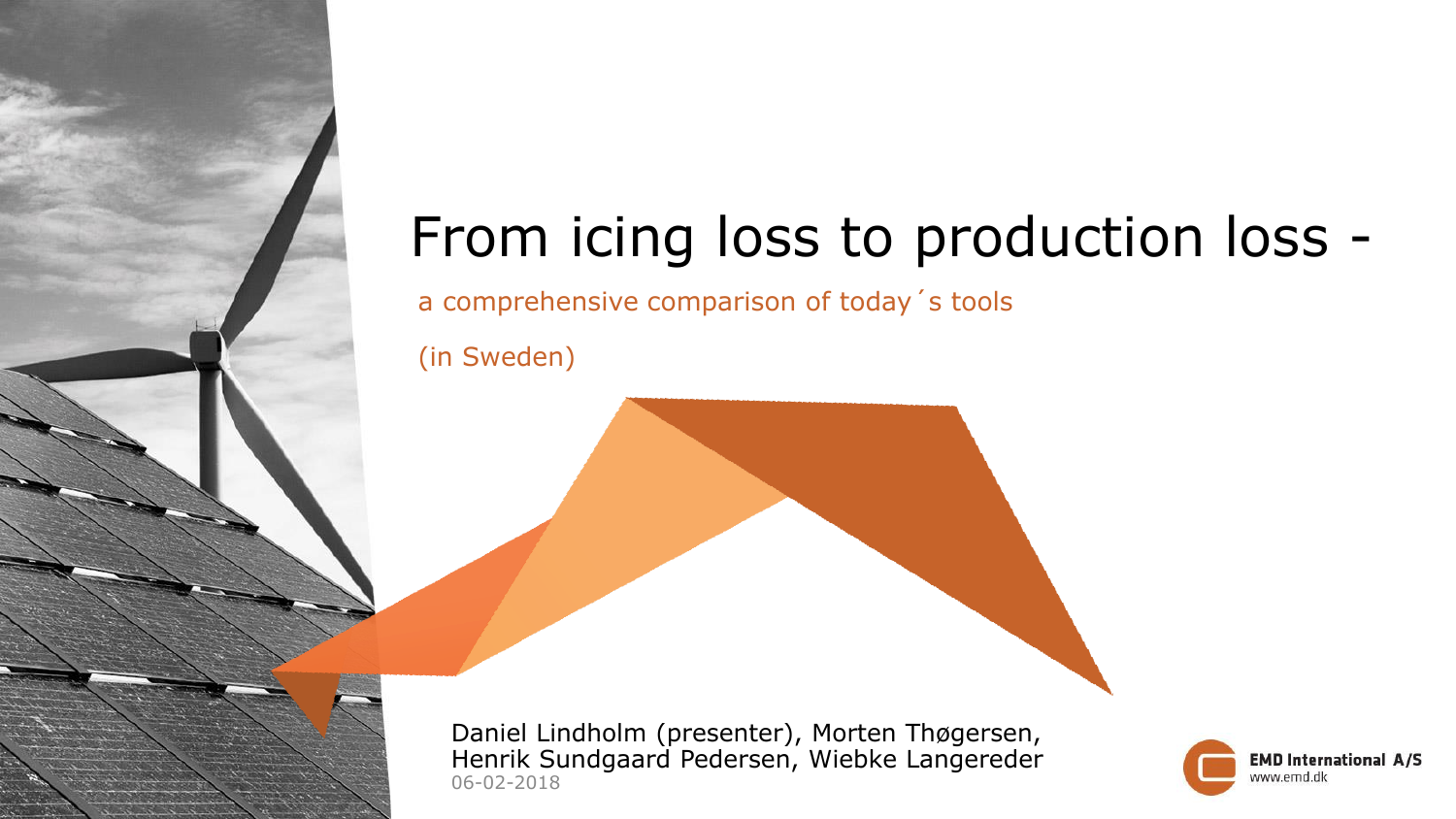



#### Purpose of presentation

• Most presentations focus on this:



Today, Im going to talk about this:



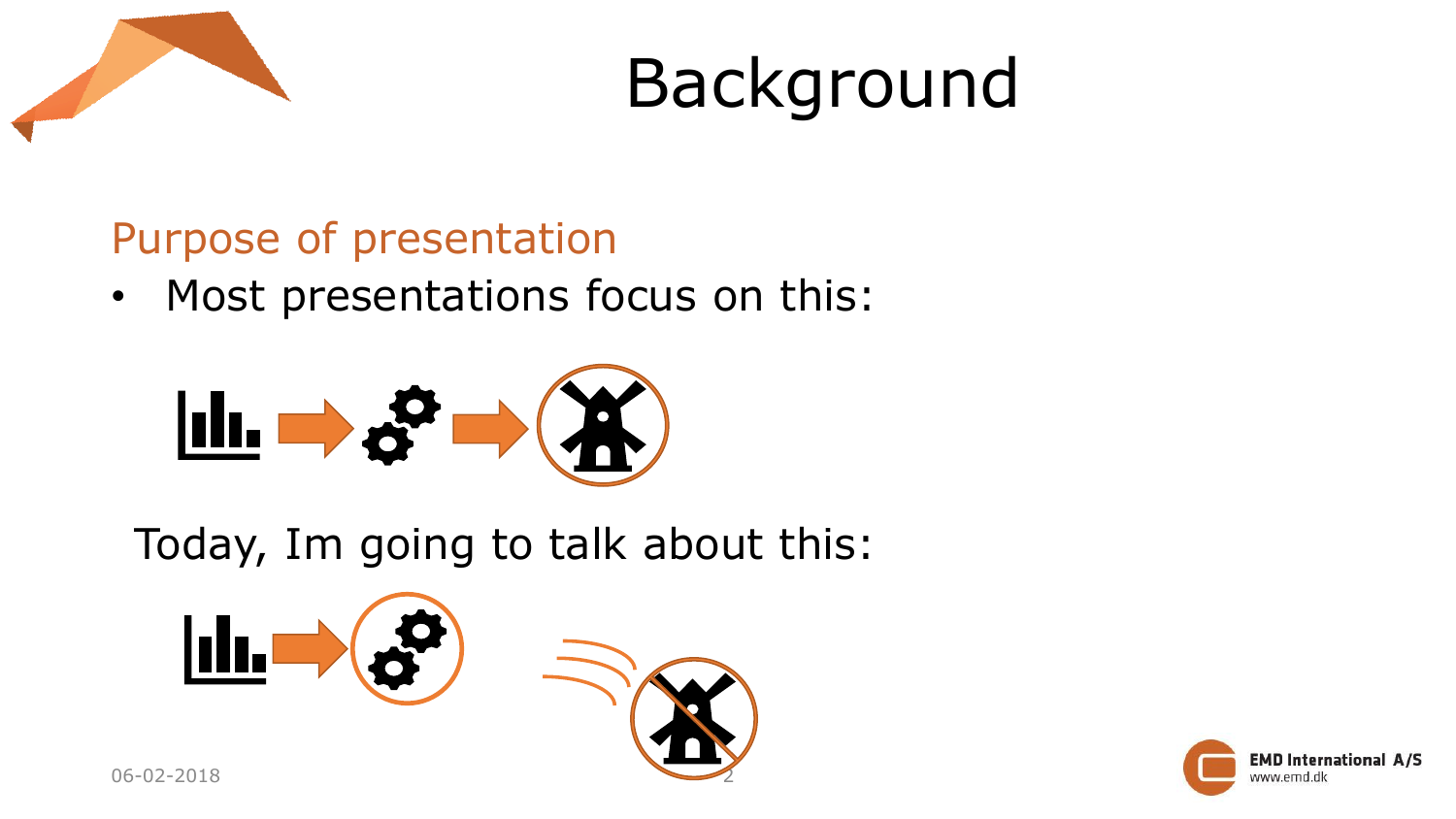# Limitations

### Goal of the Presentation

- Compare the different methods on the same location
- Create a basis for expected differences and uncertainties in pre construction situations

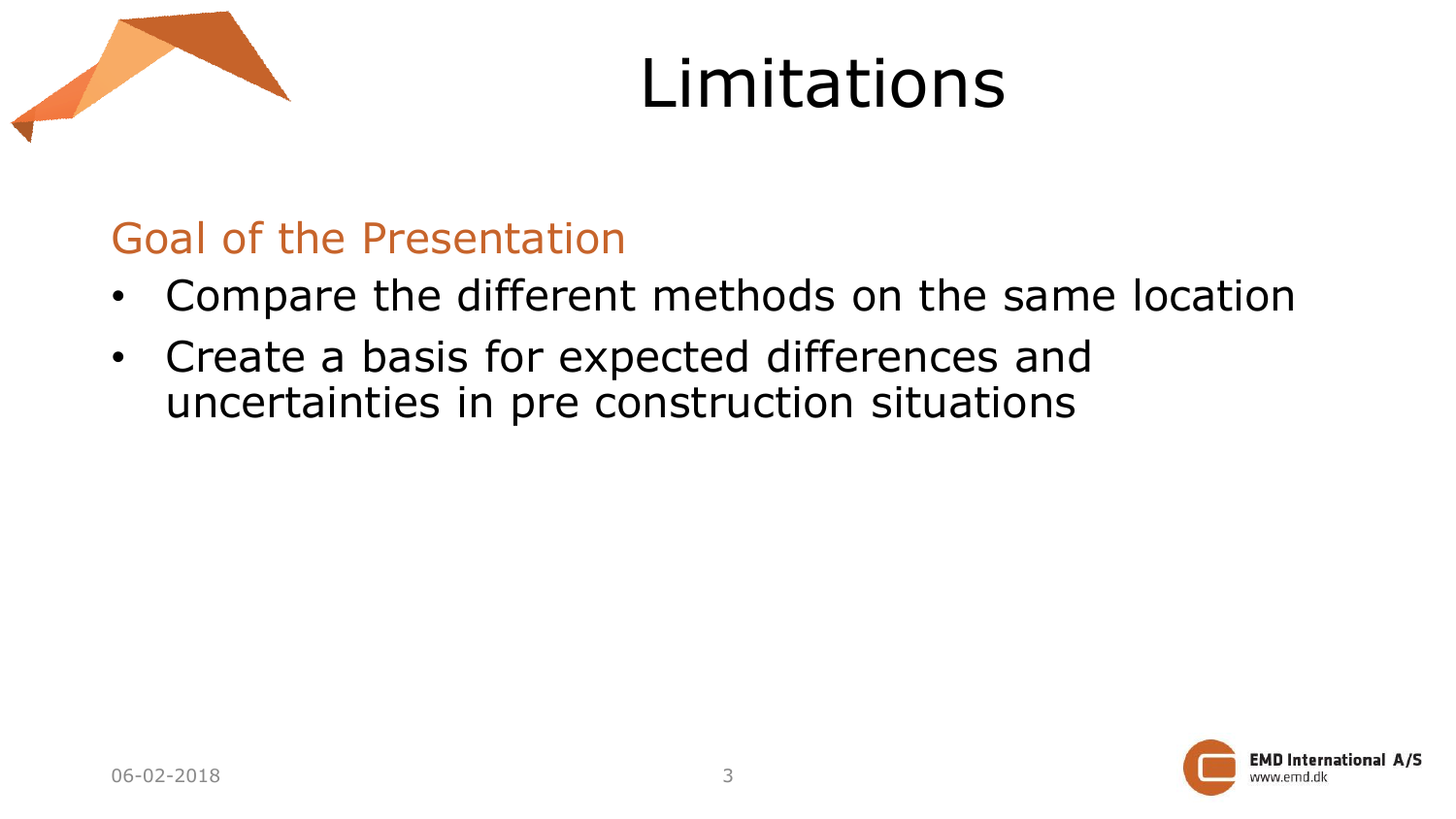

# Available methods

In this presentation the following methods were observed:

- IEA icing classification
- "Fiddle factor" estimate
- Kjeller Vindteknikks icing map
- DNV/GL Ice map.
- WIceAtlas map

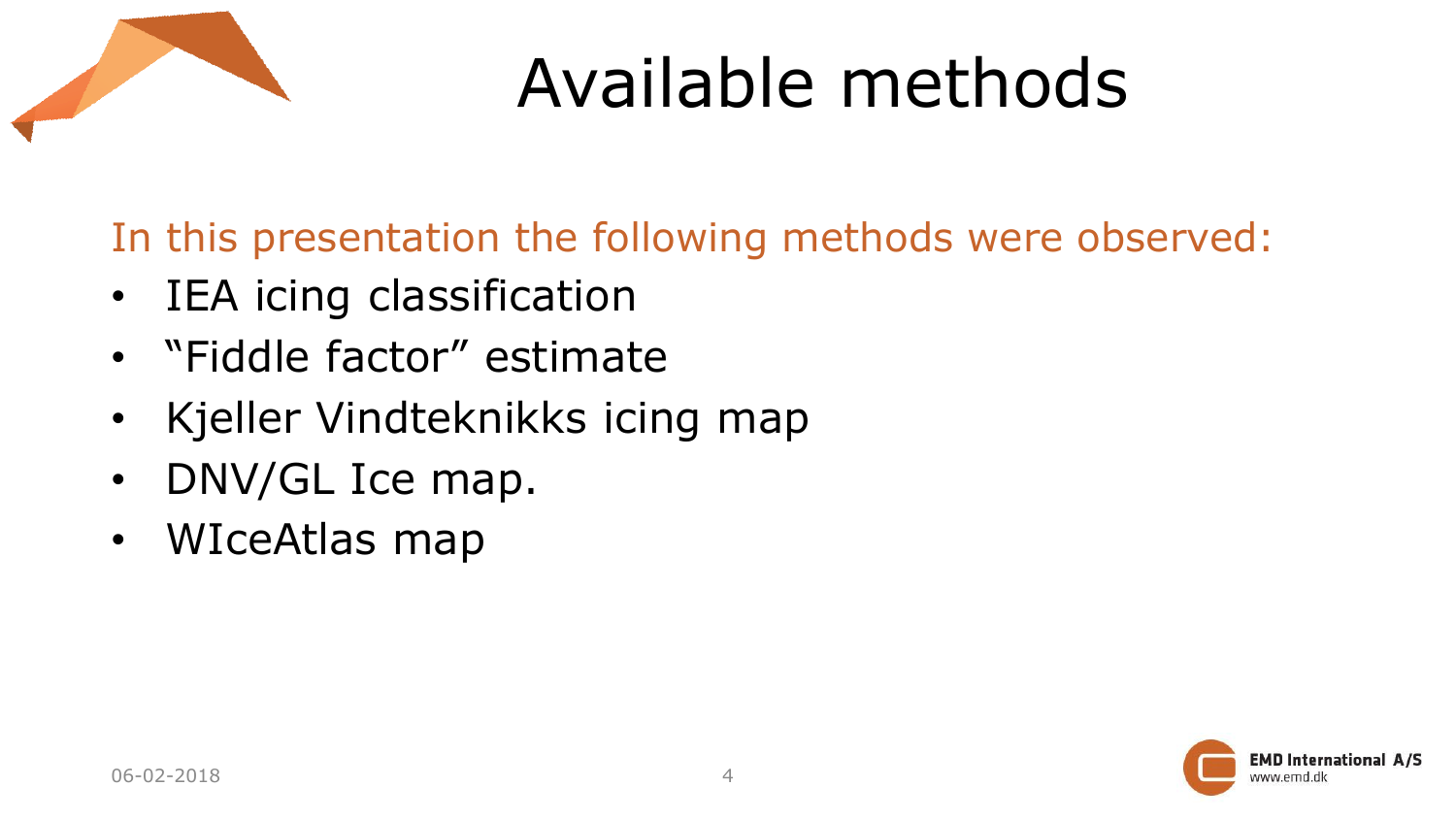

# IEA icing classification

• Presents icing in five different classes

# **Challenges**

• Overlapping Classes and "unusable" range of expected losses

|                | <b>IEA Ice class</b> Instrumental icing | <b>Production loss</b> |
|----------------|-----------------------------------------|------------------------|
|                | % of year                               | % of annual production |
| 5              | >20                                     | >20                    |
| 4              | $10 - 30$                               | $10 - 25$              |
| 3              | $6 - 15$                                | $3 - 12$               |
| $\overline{2}$ | $1 - 9$                                 | $0.5 - 5$              |
|                | < 1.5                                   | $0 - 0.5$              |

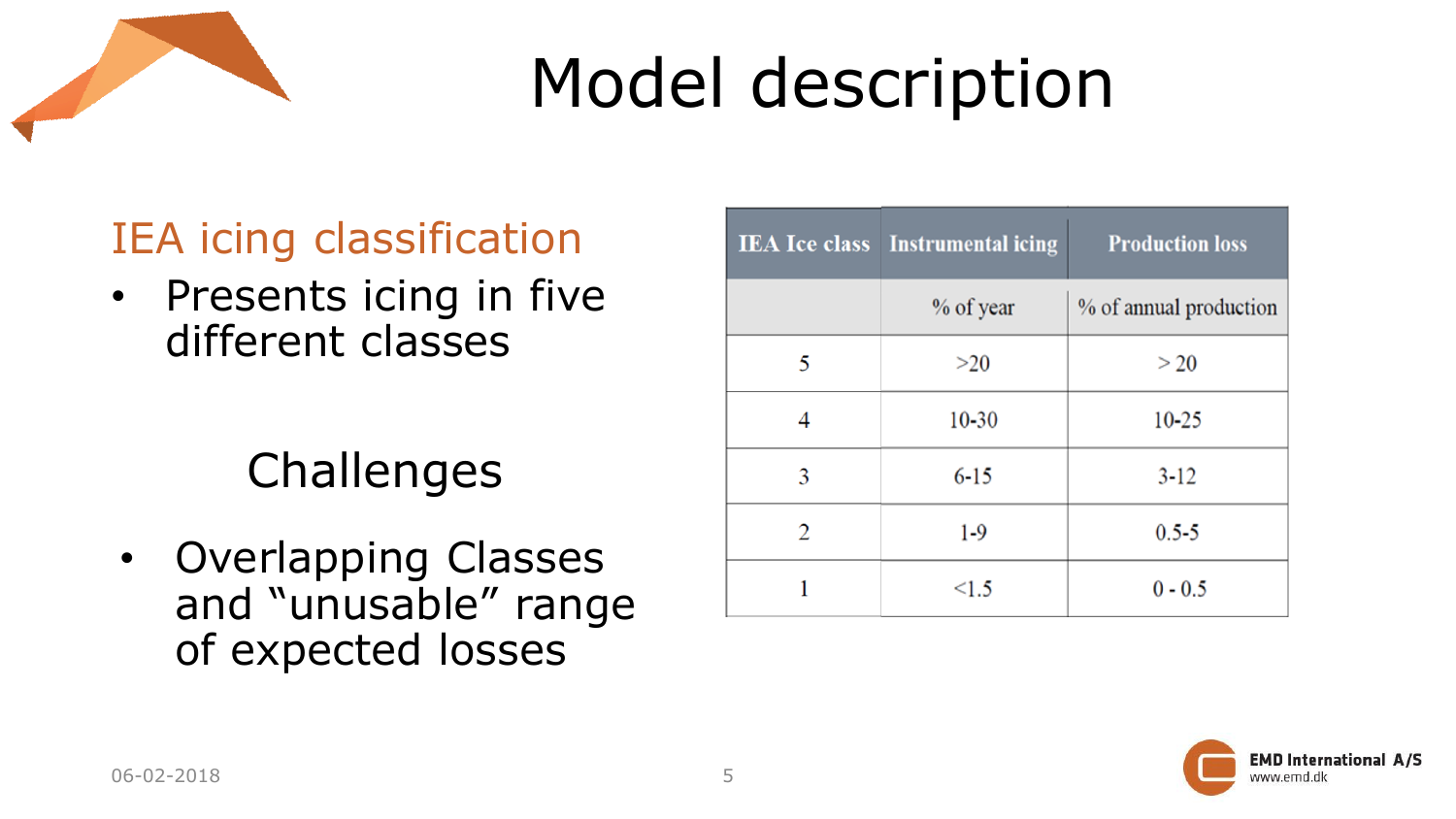

### "Fiddle factor"

- Uses a factor on the observed icing to present icing loss
- Examples have been seen varying from 0,25-0,5

# **Challenges**

- Result highly dependent on the factor chosen
- "Based on experience" is a rather vague argument

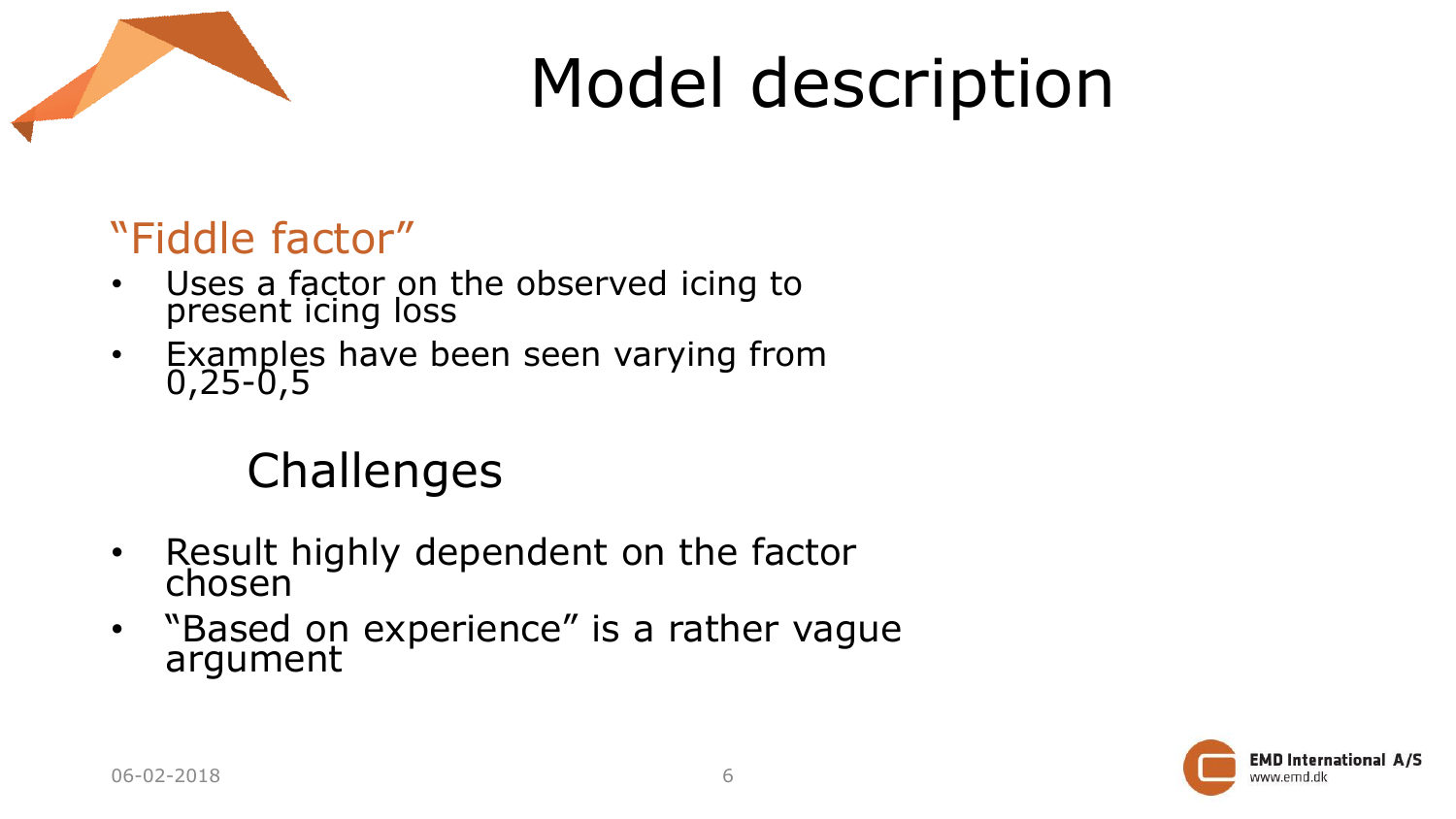

### Kjeller Vindteknikks icing map

• Presents icing as number of icing hours per year which is converted to production loss.

# Challenges

- Low Resolution and inability to capture local "coldspots"
- Estimates presented in a range



g. 6. Estimated range for production loss. Lower boundary is given by (2). pper boundary is given as twice the lower boundary.





**EMD International A/S** www.emd.dk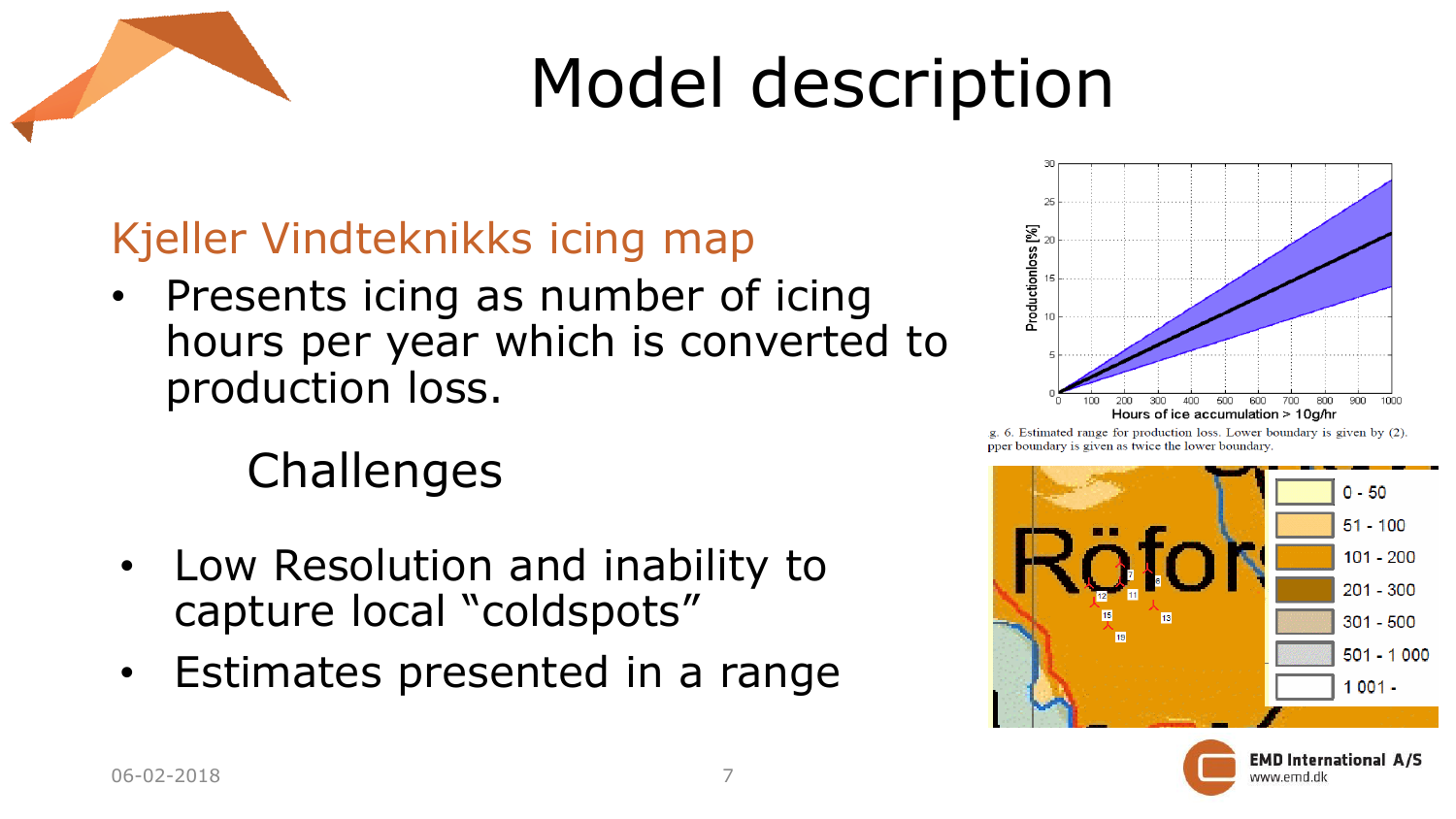

#### DNV/GL map

• Presents icing as a fixed number, based on production data and the relationship between hub height elevation and ice loss

# **Challenges**

• Questions related to the second trend (not implemented in the current ice map)



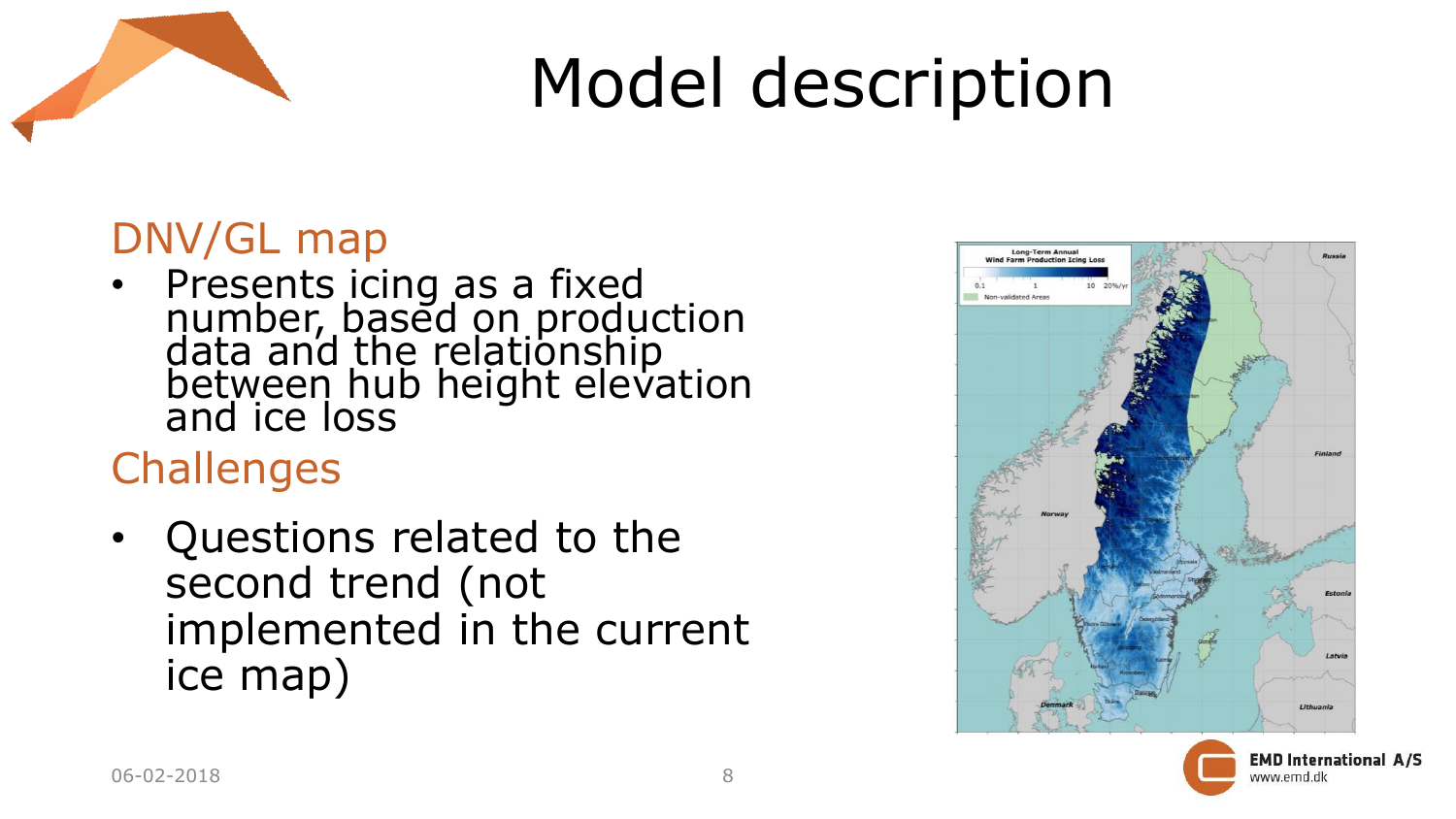

# WIceAtlas map (honorable mention)

• Presents results as different IEA ice classes

#### **Challenges**

• Hard (as in not really possible) to convert to a single value



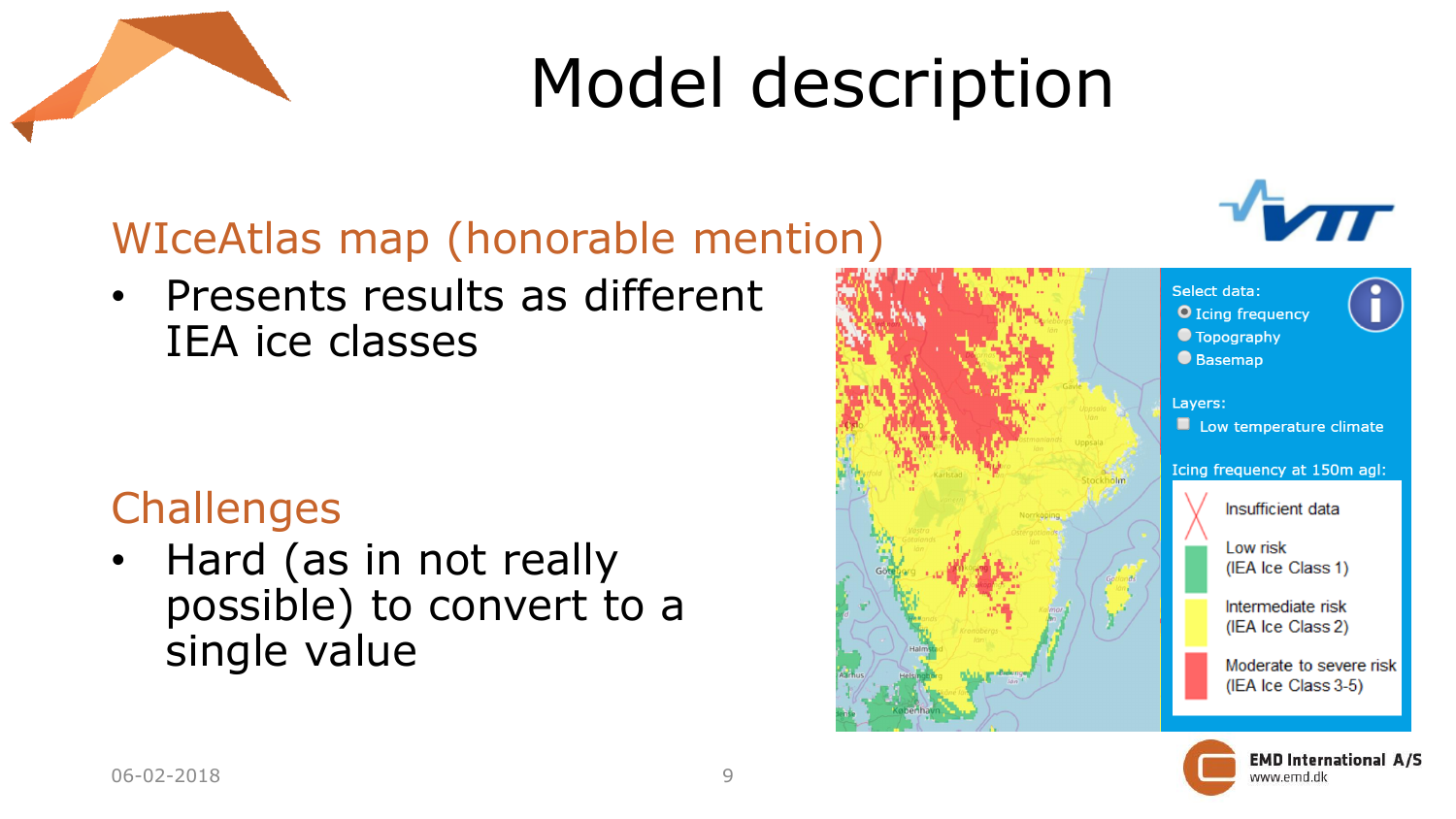

# Methodology

#### Assumptions and methodology

- Flagging system based on difference in ΔV between fully heated and shaft heated anemometer as well as instrumental stand-still during icing season
- Period assumed to start 30 minutes before and after each flagged period
- Only one winter season is taken into account
- Multiple winters are split and treated separately
- Mean value from Kjeller Vindteknikk map ranges used
- No consideration taken in regards to proximity to nearby areas (KVT)
- Single value obtained from the IEA relationship between instrumental icing and production loss
- "Fiddle factor" of 0,4 used for presentation
- All instrumental icing Long term corrected with seasonal Icing index
- Only masts between 85-100m used for evaluation
- Only Thies first class shaft heated anemometers used for evaluation

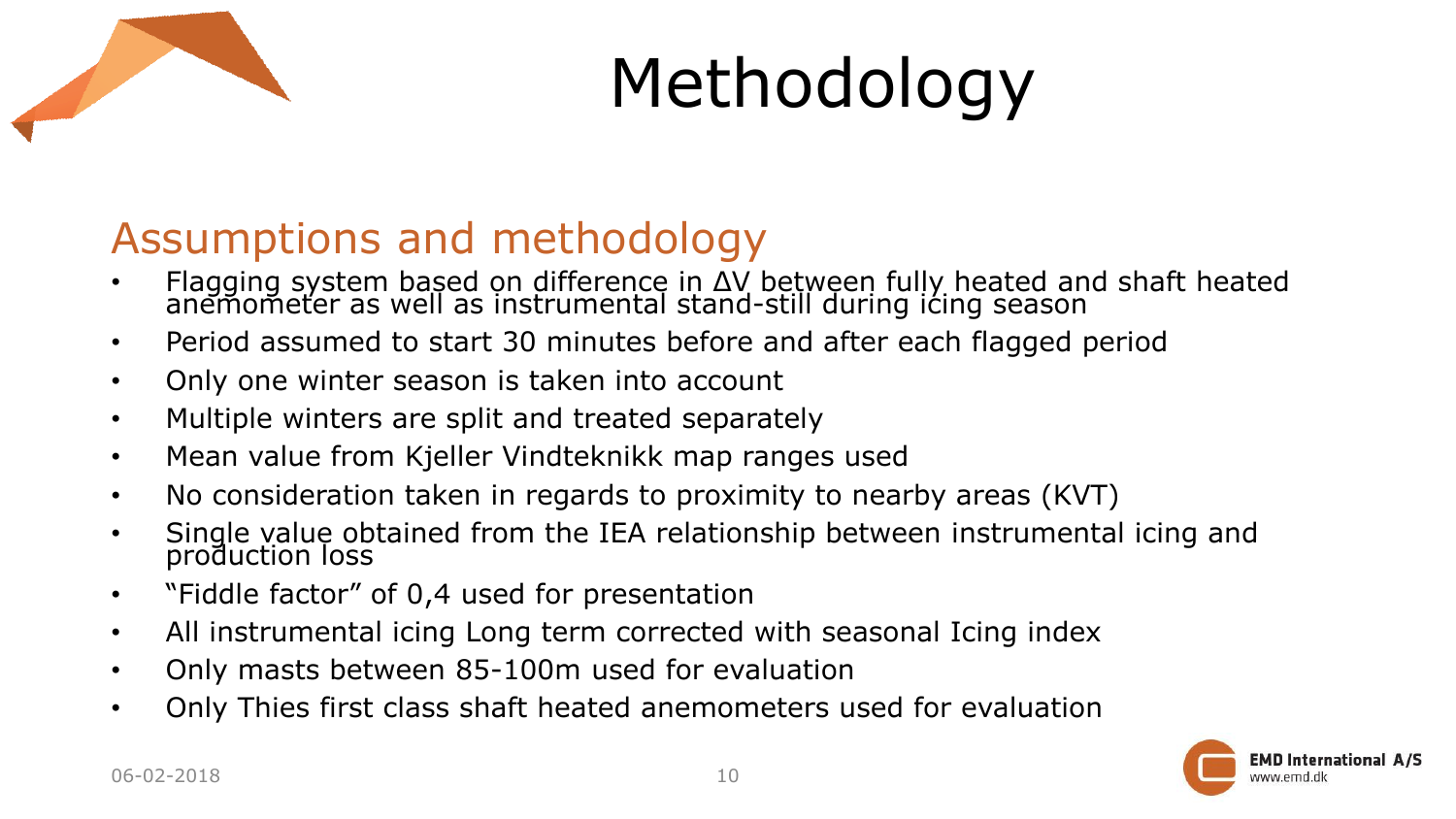



#### Examples of Inter annual difference in instrumental icing



Before seasonal index correction Theorem After seasonal index correction



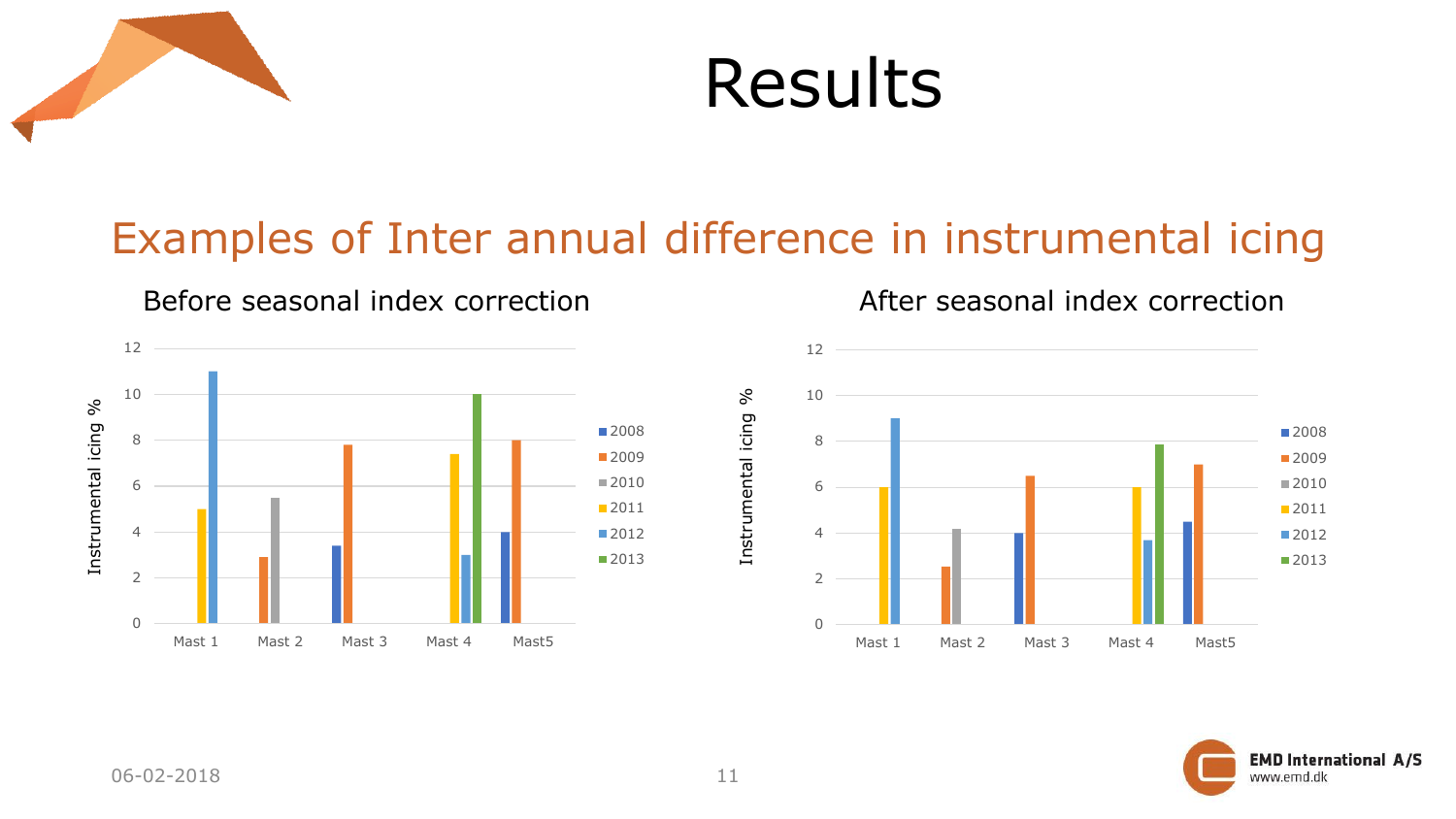



#### Difference of expected long term production loss



**EMD International A/S** www.emd.dk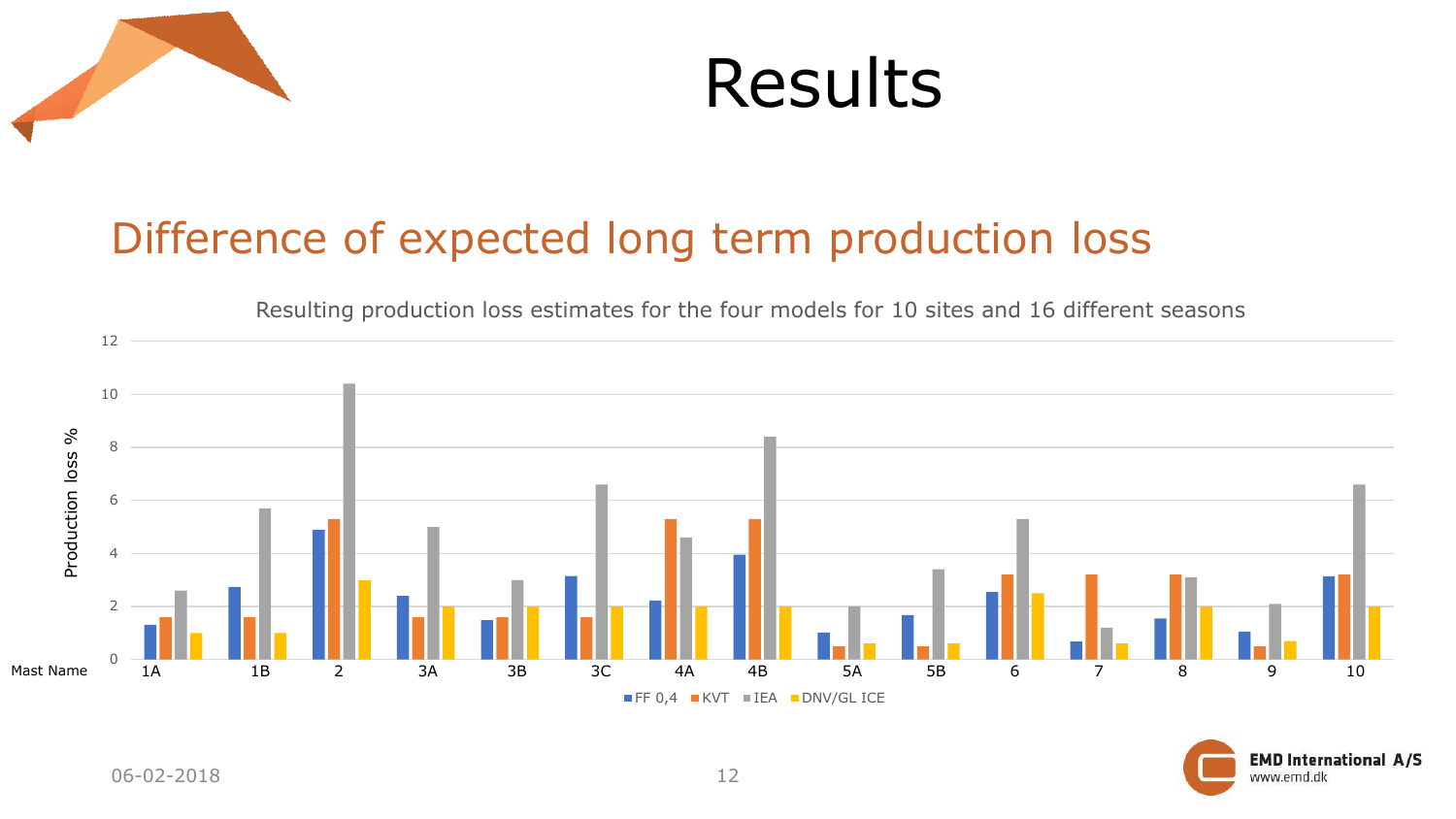



#### Difference of expected long term production loss



Absolute difference to the mean of the four models

 $\leftarrow$  FF 0,4  $\leftarrow$  KVT  $\leftarrow$  IEA  $\leftarrow$  DNV/GL ICE

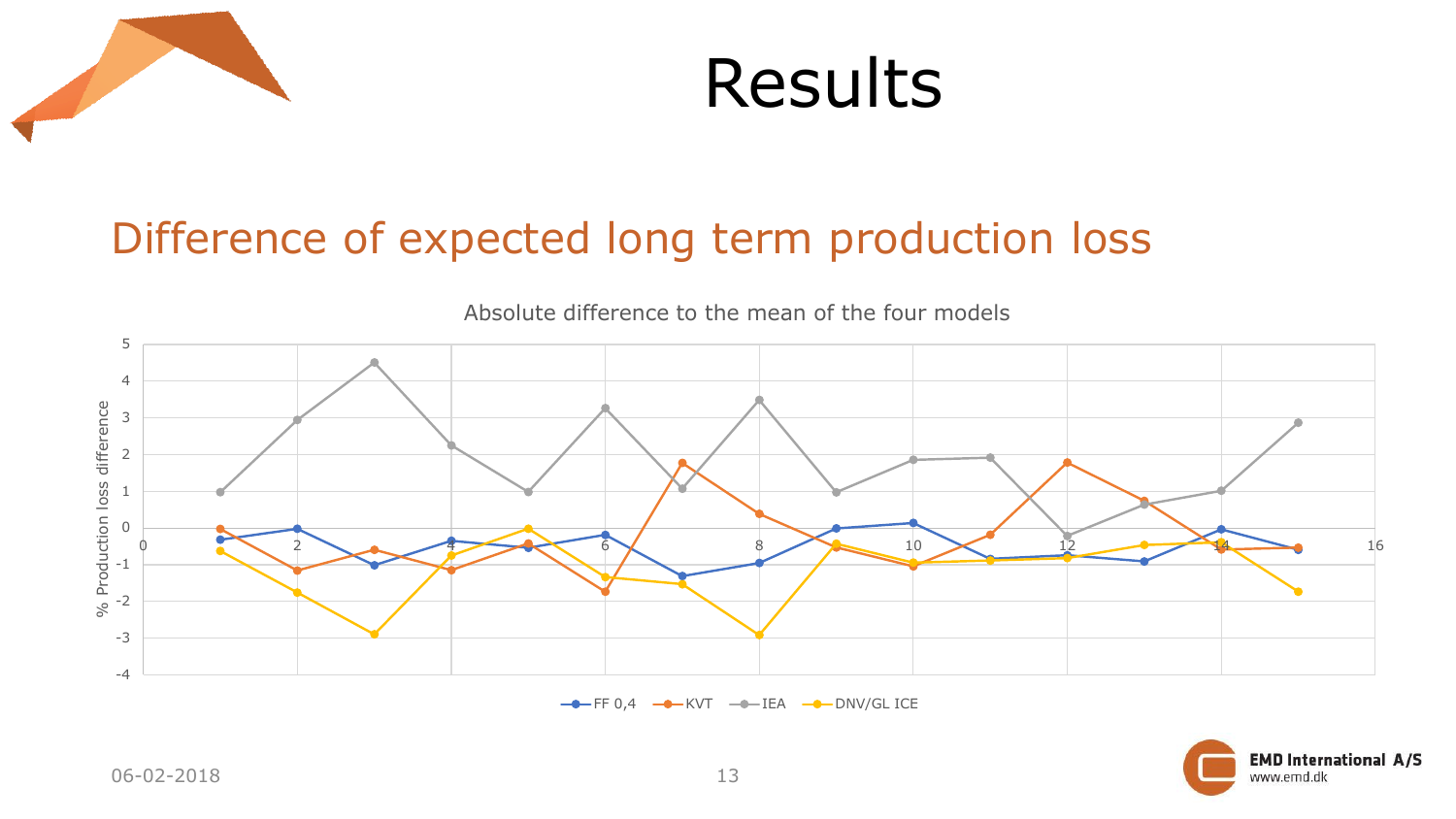



#### What can be learned

- Some spread can be observed (and was expected), but given the strict input procedure, the results are looking promising
- Using a mean value of all methods is a possible approach
- Having one year of measurement as a basis for a icing loss evaluation increases uncertainty due to inter annual variability